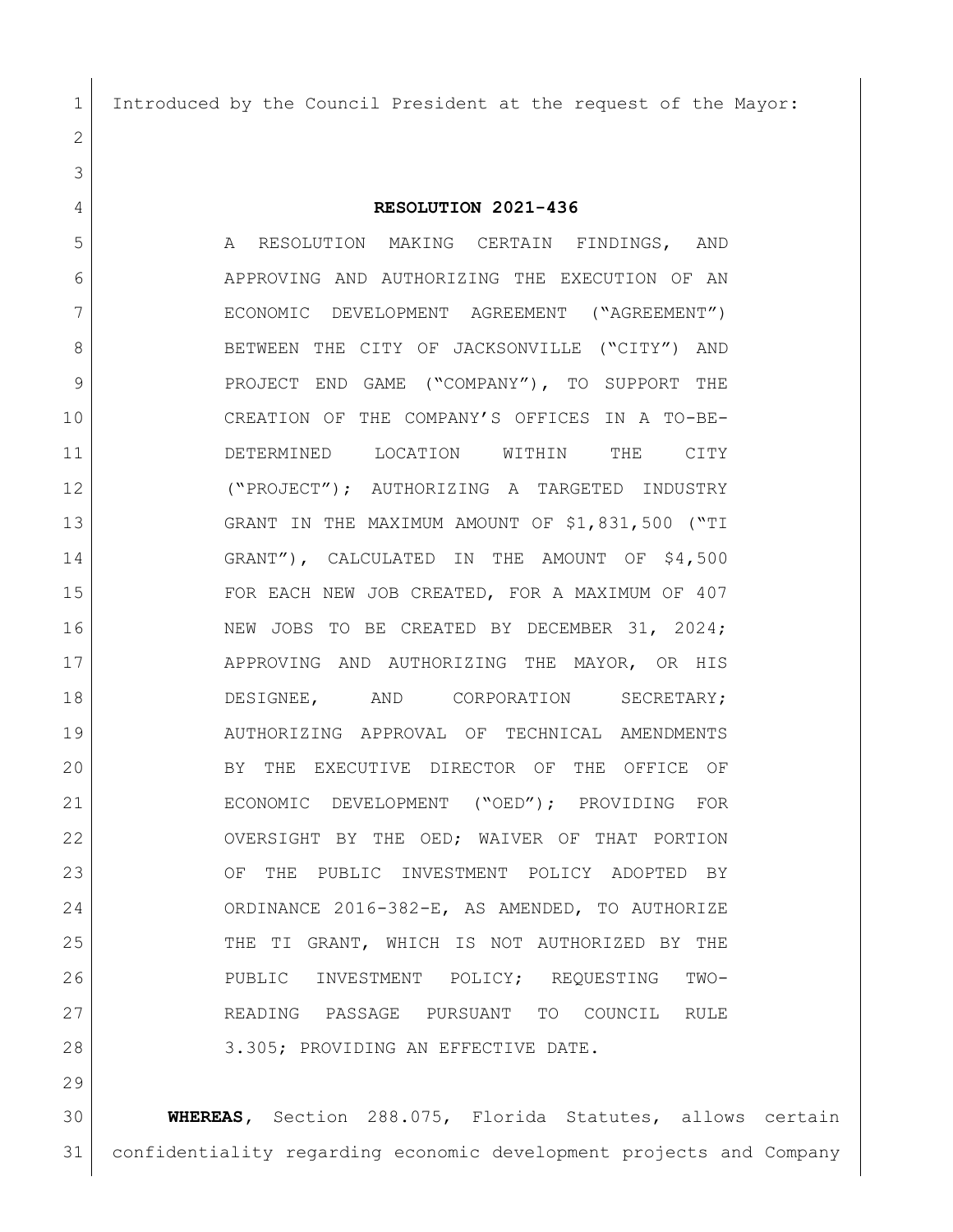has requested confidentiality in accordance with such law and the OED has approved the Project End Game renovation and job creation ("Project") and advised that the Economic Development Agreement in substantially the form placed **On File** with the Legislative Services Division ("Economic Development Agreement") is necessary to effectuate the Project; and

 **WHEREAS**, Project End Game (the "Company") has committed to create 407 permanent full-time equivalent new jobs in Jacksonville 9 | with an average salary, exclusive of benefits, of \$63,990 per annum by December 31, 2024, as further described in the Project Summary attached hereto as **Exhibit 1**; and

 **WHEREAS**, such average salary is at least 125% of the State of Florida's average annual wage effective as of January 1, 2021; and

 **WHEREAS**, for the reasons more fully described in the Project Summary, the TI Grant in such amounts serves a paramount public purpose; and

 **WHEREAS**, the City's Office of Economic Development ("OED") has reviewed the application submitted by the Company for community development, and, together with representatives of the City, negotiated the Economic Development Agreement and, based upon the contents of the Economic Development Agreement, has determined the Economic Development Agreement and the uses contemplated therein to be in the public interest, and has determined that the public actions and financial assistance contemplated in the Economic Development Agreement take into account and give consideration to the long-term public interests and public interest benefits to be 27 achieved by the City; and

 **WHEREAS**, the Company has requested the City to enter into an 29 | Economic Development Agreement; now therefore,

 **BE IT RESOLVED** by the Council of the City of Jacksonville: **Section 1. Findings**. It is hereby ascertained,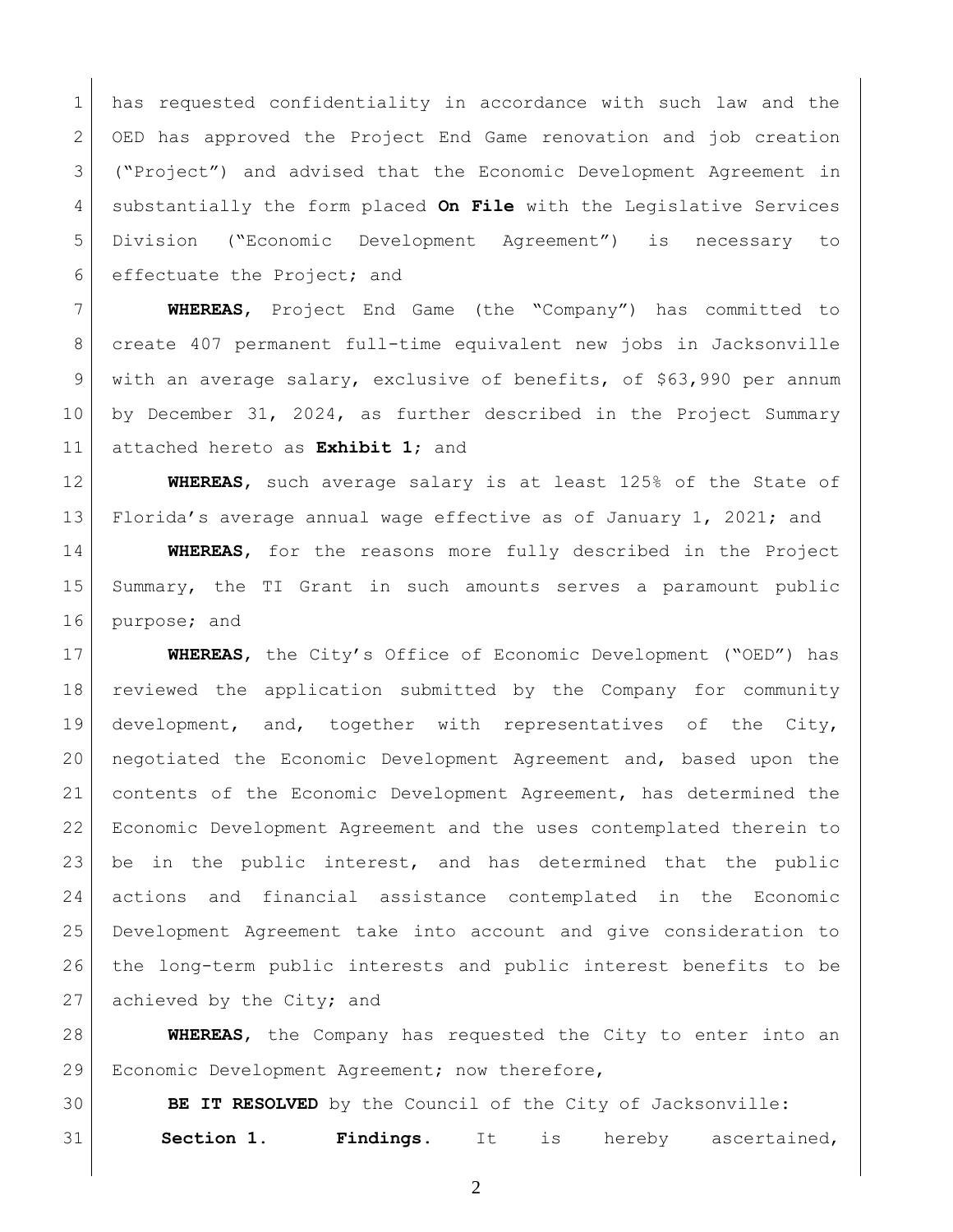1 determined, found and declared as follows:

2 (a) The recitals set forth herein are true and correct.

 (b) The location of the Company's Project in Jacksonville, Florida, is more particularly described in the Economic Development Agreement. The Project will promote and further the public and municipal purposes of the City.

 (c) Enhancement of the City's tax base and revenues, are matters of State and City policy and State and City concern in 9 order that the State and its counties and municipalities, including 10 the City, shall not continue to be endangered by unemployment, underemployment, economic recession, poverty, crime and disease, and consume an excessive proportion of the State and City revenues 13 because of the extra services required for police, fire, accident, health care, elderly care, charity care, hospitalization, public housing and housing assistance, and other forms of public protection, services and facilities.

 (d) The provision of the City's assistance as identified in the Economic Development Agreement is necessary and appropriate to make the Project feasible; and the City's assistance is reasonable and not excessive, taking into account the needs of the Company to make the Project economically and financially feasible, and the extent of the public benefits expected to be derived from the Project, and taking into account all other forms of assistance available.

 (e) The Company is qualified to carry out and complete the construction and equipping of the Project, in accordance with the Economic Development Agreement.

 (f) The authorizations provided by this Resolution are for public uses and purposes for which the City may use its powers as a county, municipality and as a political subdivision of the State of Florida and may expend public funds, and the necessity in the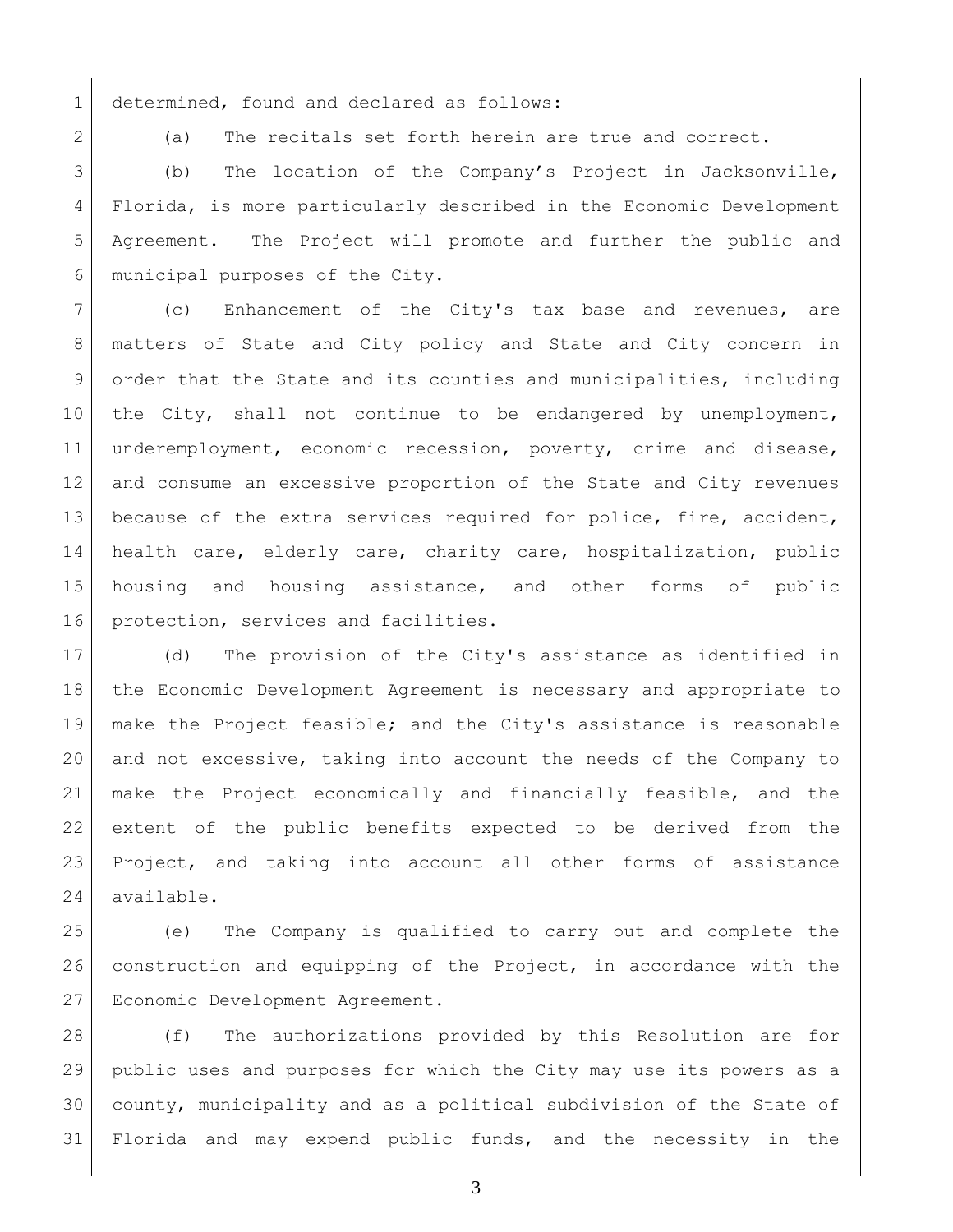public interest for the provisions herein enacted is hereby 2 declared as a matter of legislative determination.

 (g) This Resolution is adopted pursuant to the provisions of Chapters 163, 166 and 125, Florida Statutes, as amended, the City's 5 Charter, and other applicable provisions of law.

 **Section 2. Economic Development Agreement Approved.** The Mayor, or his designee, and the Corporation Secretary are hereby 8 authorized to execute and deliver, for and on behalf of the City, the Economic Development Agreement. The Economic Development 10 Agreement may include such additions, deletions, and changes as may be reasonable, necessary, and incidental for carrying out the purposes thereof, as may be acceptable to the Mayor or his designee, with such inclusion and acceptance being evidenced by execution of the Economic Development Agreement by the Mayor or his designee. No modification of the Economic Development Agreement may increase the financial obligations or the liability of the City and any such modification shall be technical only and shall be subject to appropriate legal review and approval of the General Counsel or his or her designee and all other appropriate action required by 20 law. "Technical" is herein defined as including, but not limited to, changes in legal descriptions and surveys, descriptions of infrastructure improvements and/or any road project, ingress and 23 egress, easements and rights of way, performance schedules (provided that no performance schedule may be extended for more than one year without City Council approval), design standards, 26 access and site plans which have no financial impact.

 **Section 3. Further Authorizations.** The Mayor, or his designee, and the Corporation Secretary, are hereby authorized to execute the Economic Development Agreement and all other contracts and documents and otherwise take all necessary action in connection therewith and herewith. The Executive Director of the OED, as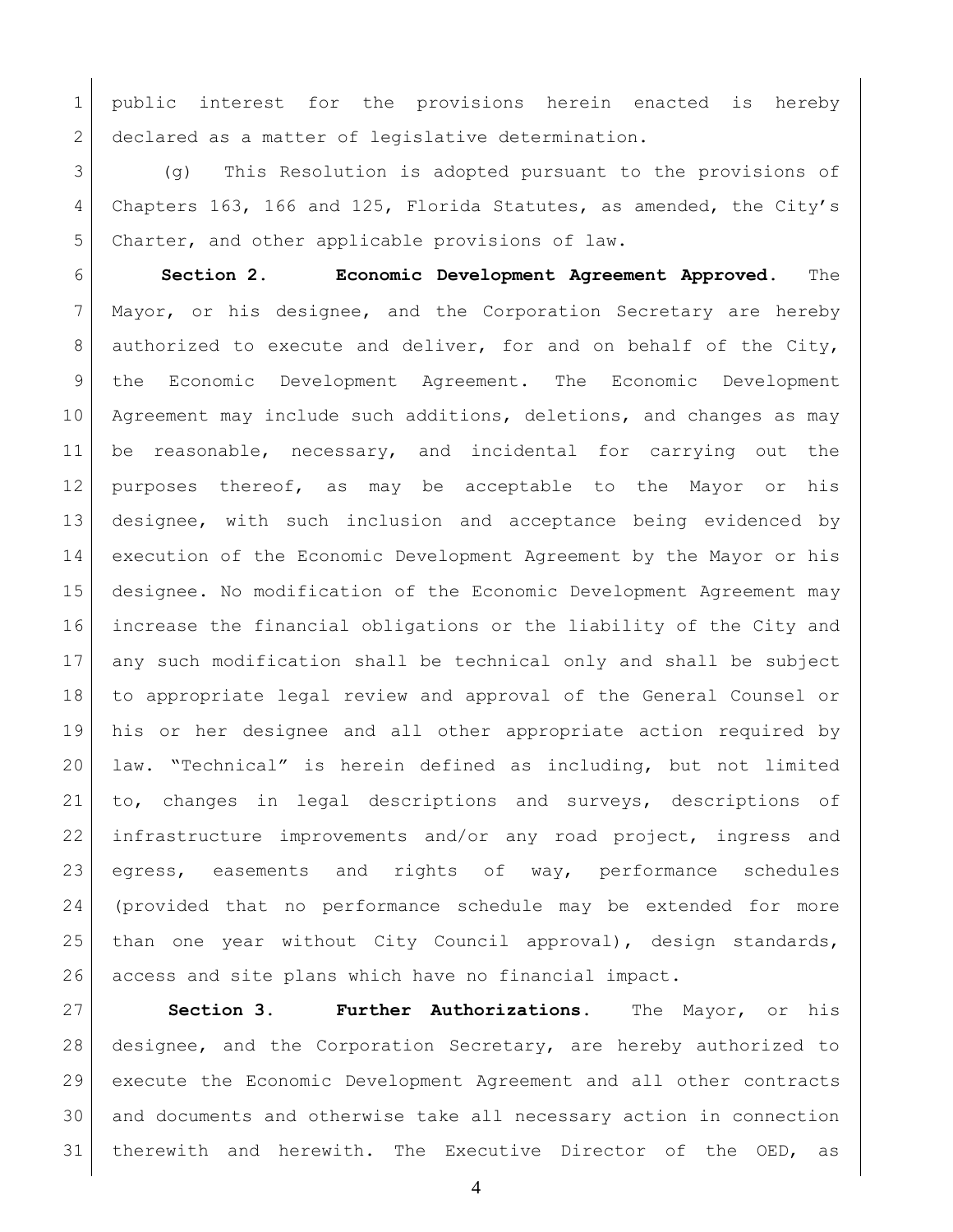1 contract administrator, is authorized to negotiate and execute all necessary changes and amendments to the Economic Development Agreement and other contracts and documents, to effectuate the purposes of this Resolution, without further Council action, provided such changes and amendments are limited to amendments that are technical in nature (as described in Section 2 hereof), and further provided that all such amendments shall be subject to appropriate legal review and approval by the General Counsel, or his or her designee, and all other appropriate official action 10 required by law.

 **Section 4. Oversight Department.** The Office of Economic Development shall oversee the Project described herein.

 **Section 5. Execution of the Economic Development Agreement.** If the Economic Development Agreement approved by this Resolution has not been signed by the Company within ninety (90) days after the OED delivers or mails the unexecuted Economic Development Agreement to the Company for execution, then the City Council approval of the Project and authorization for the Mayor to execute the Economic Development Agreement is automatically revoked, provided however, that the Executive Director of the OED shall have the authority to extend such ninety (90) day period in 22 | writing at his discretion for up to an additional ninety (90) days.

 **Section 6. Waiver of Public Investment Policy.** The requirements of the Public Investment Policy adopted by City Council Ordinance 2016-382-E, as amended, are waived to authorize the TI Grant, which is not authorized pursuant to the Public Investment Policy. The waiver is justified due to the fact that the Project will cause private capital investment in the Project in the estimated amount of \$6,400,000 and the creation of 407 new jobs.

**Section 7. Requesting two reading passage pursuant to**